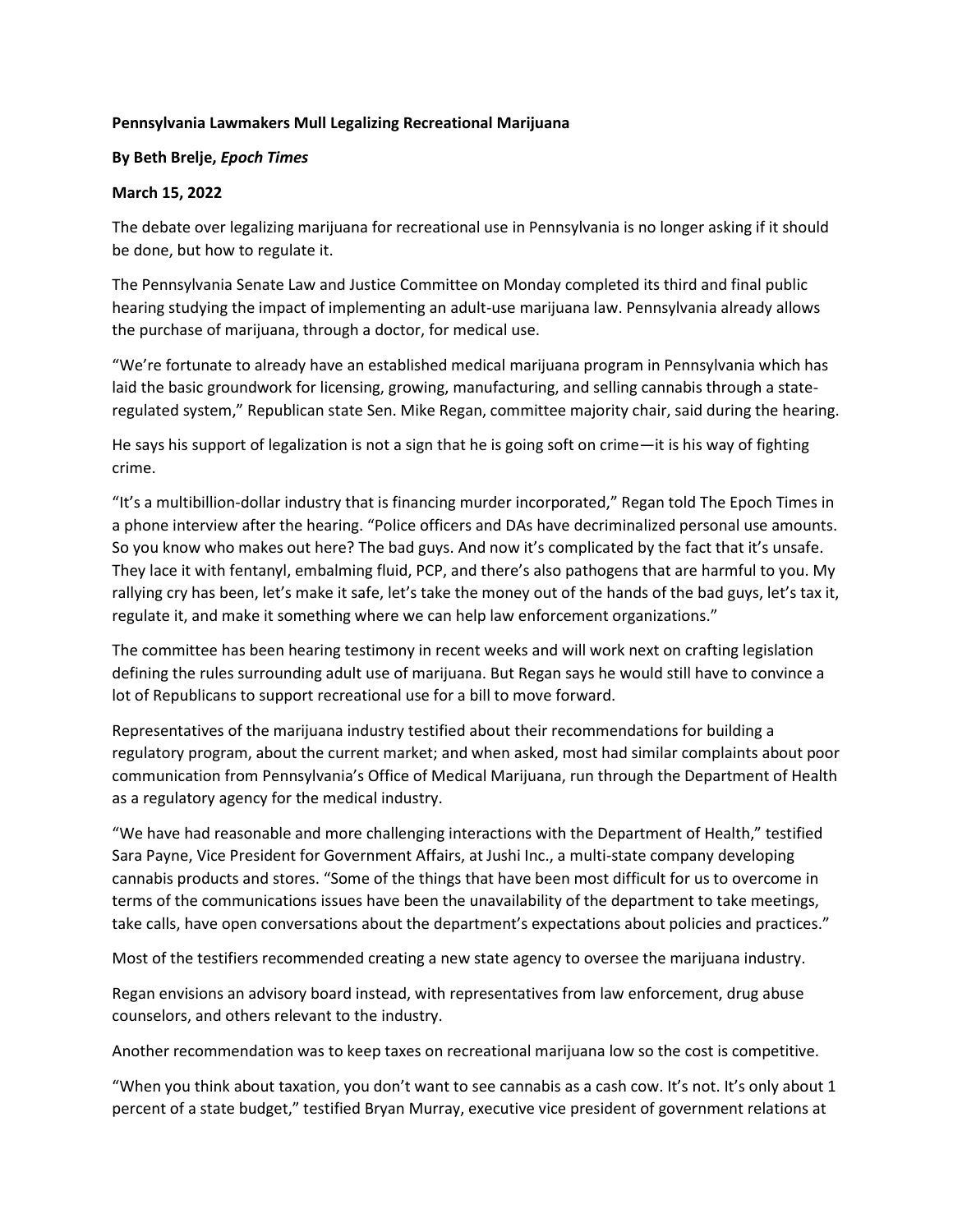Acreage Holdings, a marijuana investment firm. "I know we often talk about tax and cannabis, but I just want to make sure that when you think about cannabis that it's not overtaxed, because that will drive people back to the illicit market."

High cost was identified as a problem for medical marijuana users. Because it is not covered by insurance, patients are paying \$150–200 a month. Some stop going to dispensaries and look for illegal dealers to provide marijuana. Payne said the remedy is a patient fund that would lower the cost for patients. The goal is to see it funded, with money flowing out to patients in need.

"I think that has been [a] source of confusion and frustration in the program to date," Payne testified. "The alternative to being able to access and afford a regulated product is looking to unregulated options, or conventional pharmaceuticals, that in some cases carry meaningful side effects that patients struggle to manage."

The Pennsylvania Chamber of Business and Industry, which did not testify at the hearing, says marijuana use is a major concern in the workplace. Businesses are concerned about worker safety and liability issues if someone is involved in an accident.

"A lot of our members are concerned over their inability to determine who among their employees might be a user of medical marijuana because there are reasons why they can't ask them, yet there they've got people who have a medical marijuana card and are driving forklifts, driving semis, which leads to a lot of workplace safety issues and of course liability issues," Gene Barr, president and CEO of the chamber, told The Epoch Times. "Our perspective, as it relates to the legalization of recreational use, is that we still haven't figured out how to make medical marijuana work. We still have issues with that. We should work out all those issues before we expand the utilization of it."

During the hearing, Republican state Sen. Judy Ward asked about workplace safety and driving under the influence.

There are no easy answers. A test to measure marijuana impairment in drivers or workers has not been perfected.

"The thought of adult use cannabis in the commonwealth is a huge policy shift and a process that needs thorough vetting. This is an extremely complicated issue with many facets, and it deserves much discussion. These hearings have been extensive," Ward said during the hearing, "But they've only presented us one side of the argument. There are many stakeholders who want, and quite frankly deserve to be heard. We need to hear from drug and alcohol professionals, chiefs of police, and the Pennsylvania Chamber to name a few. There are many questions and concerns as we look into this issue. As chairwoman of Aging and Youth, I plan to use my committee to look at some of these issues."

The Pennsylvania Family Institute has closely watched the hearings and noted that all three hearings were platforms for people within the marijuana industry, but there were no testifiers discussing the drawbacks of marijuana use.

"It's so discouraging to have such a one-sided affair with these hearings. To invite the marijuana industry, those that have a conflict of interest and would directly profit from more people using this drug. They profit from somebody being addicted to marijuana. Why not have people that don't have